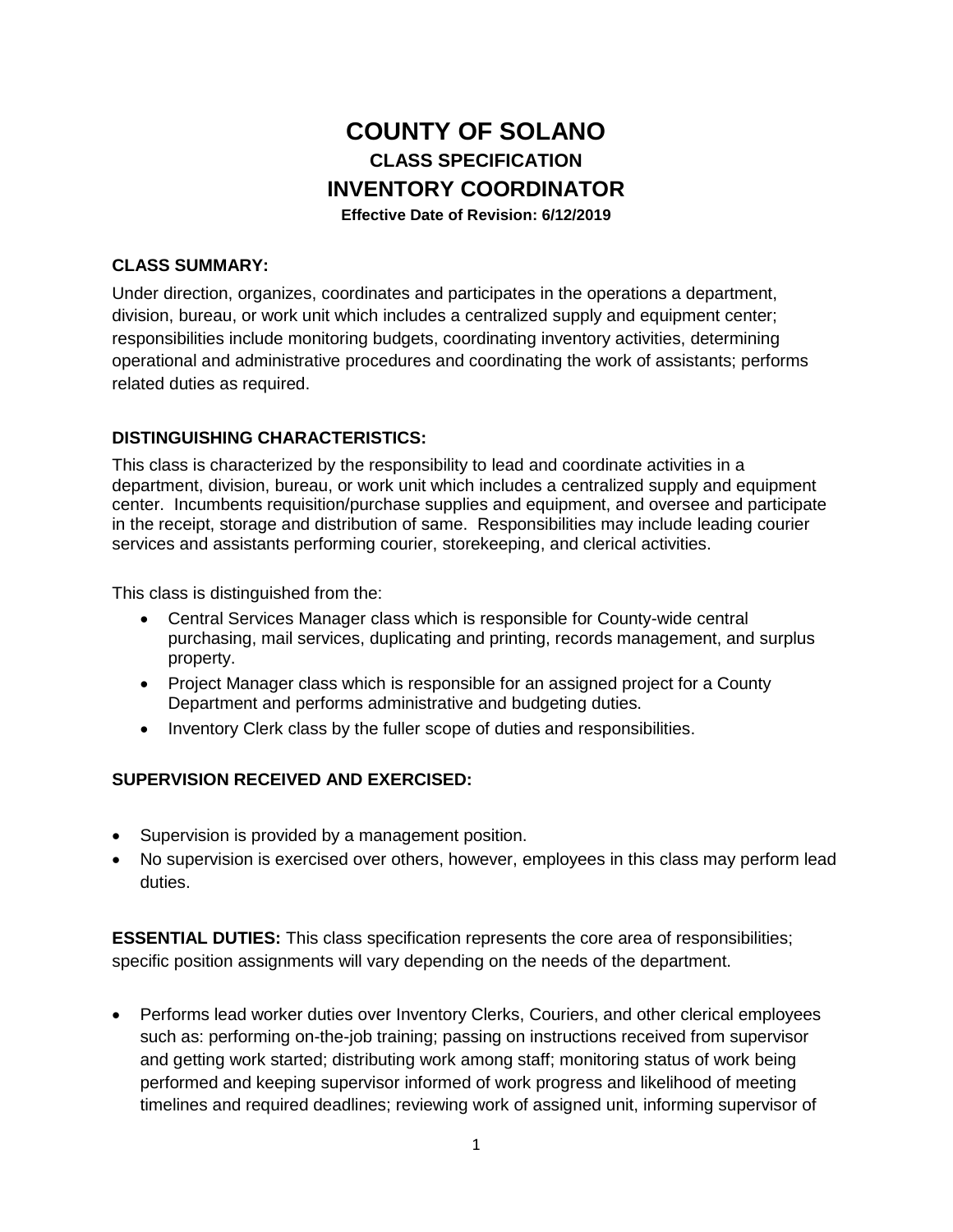customer feedback, work quality, conduct problems, etc. and providing input on performance to supervisor; ensuring accuracy and timeliness of timesheets and monitoring leave schedules; resolving informal employee complaints; and ensuring work is performed safely and efficiently.

- Coordinates and assigns the work of a unit engaged in routine clerical functions; coordinates, prioritizes and monitors work flow; requests staff assistance to meet peak workload periods to meet unit deadlines; provides assistance with difficult or unusual problems; trains staff; reviews work for completeness, accuracy and compliance with operating procedures; receives and resolves routine personnel matters and makes recommendations to superiors on difficult and complex personnel matters; encourages cooperation and teamwork among staff; leads courier services and employees performing courier, storekeeping, and clerical activities; may participate in employee selection and training.
- Plans, organizes and participates in inventory activities; establishes and maintains operational procedures; maintains accurate inventory of existing stock; establishes reorder points and sets minimum stock levels; conducts annual and special inventories; adjusts inventory records to reflect actual stock; monitors inventory for unusual activity and reports to appropriate personnel; maintains inventory database of departmental fixed assets; plans, organizes and participates in receiving and distribution center activities.
- Orders/requisitions equipment and supplies; conducts research to discover current prices, available discounts, delivery time and/or alternative supplies/equipment.
- Receives and disburses orders of supplies/equipment and documents; unpacks and checks for condition; verifies quantity received and price noted on bill of lading; posts quantities received and issued to master inventory list; contacts vendors/users to notify of/correct problems and/or coordinates deliveries; may make deliveries and/or perform courier services.
- Selects vendors; maintains contact; addresses problems with supplies and/or deliveries.
- Ensures storeroom layout meets fire safety and health code requirements; evaluates available storage space and determines layout/location of stack; rotates stock to ensure that older items are used first; removes out-of-date items from shelves and direct disposal.
- Moves, replaces and/or exchanges office equipment such as desks, lights and filing cabinets; maintains work production and inventory records; may perform minor maintenance/repairs on equipment and/or assist in mail and other support services as needed.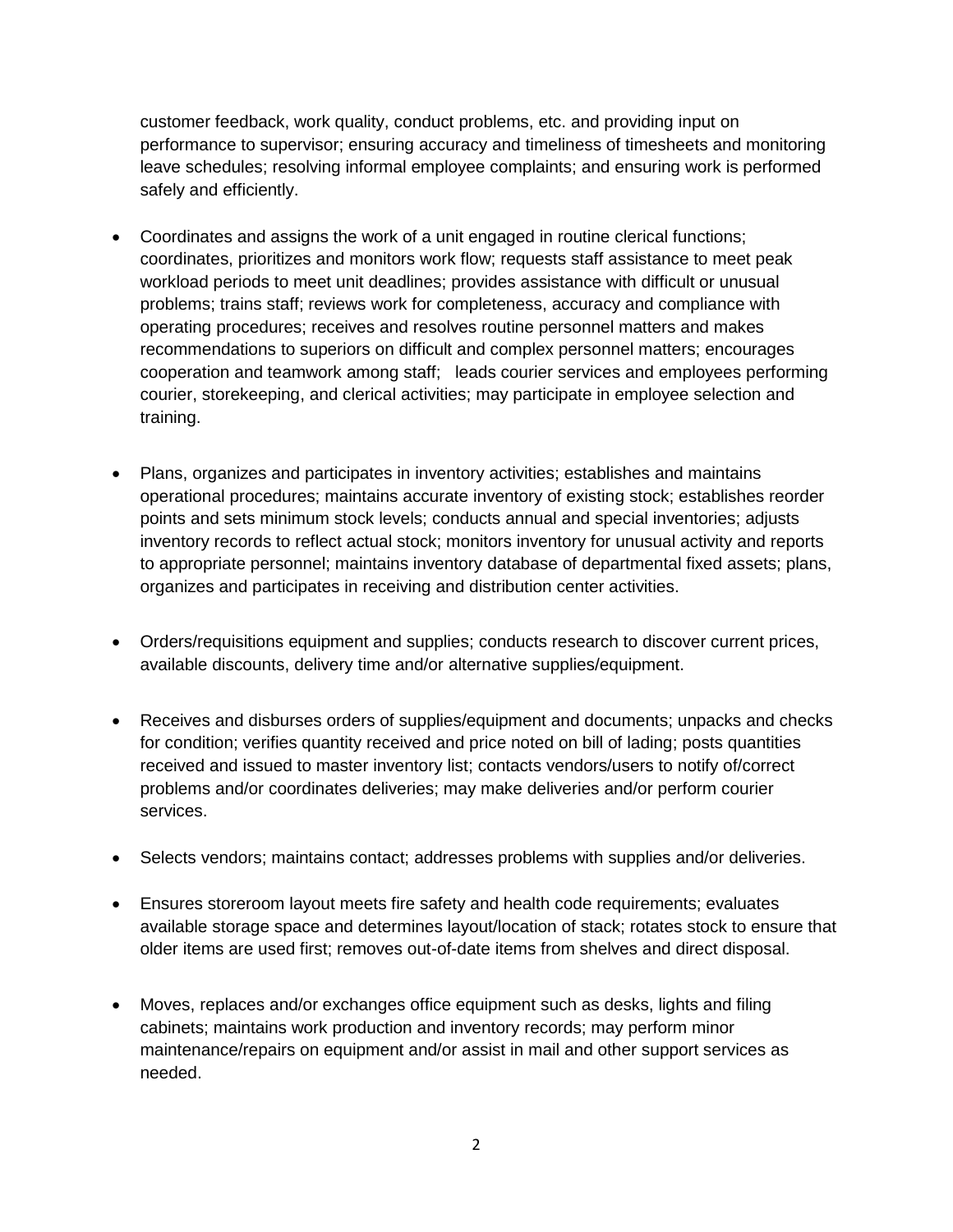- Maintains accurate plans, records, and charts related to employees, facilities, fixed assets, equipment, and supplies.
- May operate a forklift.
- Performs other duties or special projects of a similar nature or level as assigned.

# **EDUCATION AND EXPERIENCE:**

• **Education:** High School Diploma, GED, or equivalent;

#### **AND**

• **Experience:** One (1) year of full-time work experience in inventorying and/or purchasing work that demonstrates possession of and competency in the requisite knowledge and abilities.

# **LICENSING, CERTIFICATION AND REGISTRATION REQUIREMENTS**:

• Applicants are required to possess a valid California Driver's License, Class C, by the date of appointment.

**Note:** The driver's license must be kept current while employed in this class.

#### **REQUIRED KNOWLEDGE, SKILLS AND ABILITIES:**

#### **Knowledge of:**

- Considerable knowledge of general office practices; techniques of inventory management; inventory controls; purchasing practices and methods; standard sources of supplies/equipment; contracts; stock maintenance; fire, safety and health codes applicable to storage of assigned inventory; minor equipment repair-methods; Operational Safety and Health Administration Standards (OSHA).
- Standard and accepted principles of leadership, on-the-job training, and work review.
- Basic mathematics for developing, preparing and completing numerical, budgetary, and/or statistical reports.
- Standard office procedures, practices, equipment, personal computers, and software.

#### **Skill and/or Ability to:**

• Ability to plan, organize and coordinate stores facility services and supporting services; develop and implement operational stores procedures; communicate effectively both verbally and in writing; communicate effectively with people of diverse socio-economic backgrounds and temperaments; establishes and maintain effective working relationships with those contacted in the performance of required duties; collect and analyze data to establish/identify needs and evaluate program effectiveness; to prepare narrative and statistical reports; lead the work of others engaged in stores activity; maintain accurate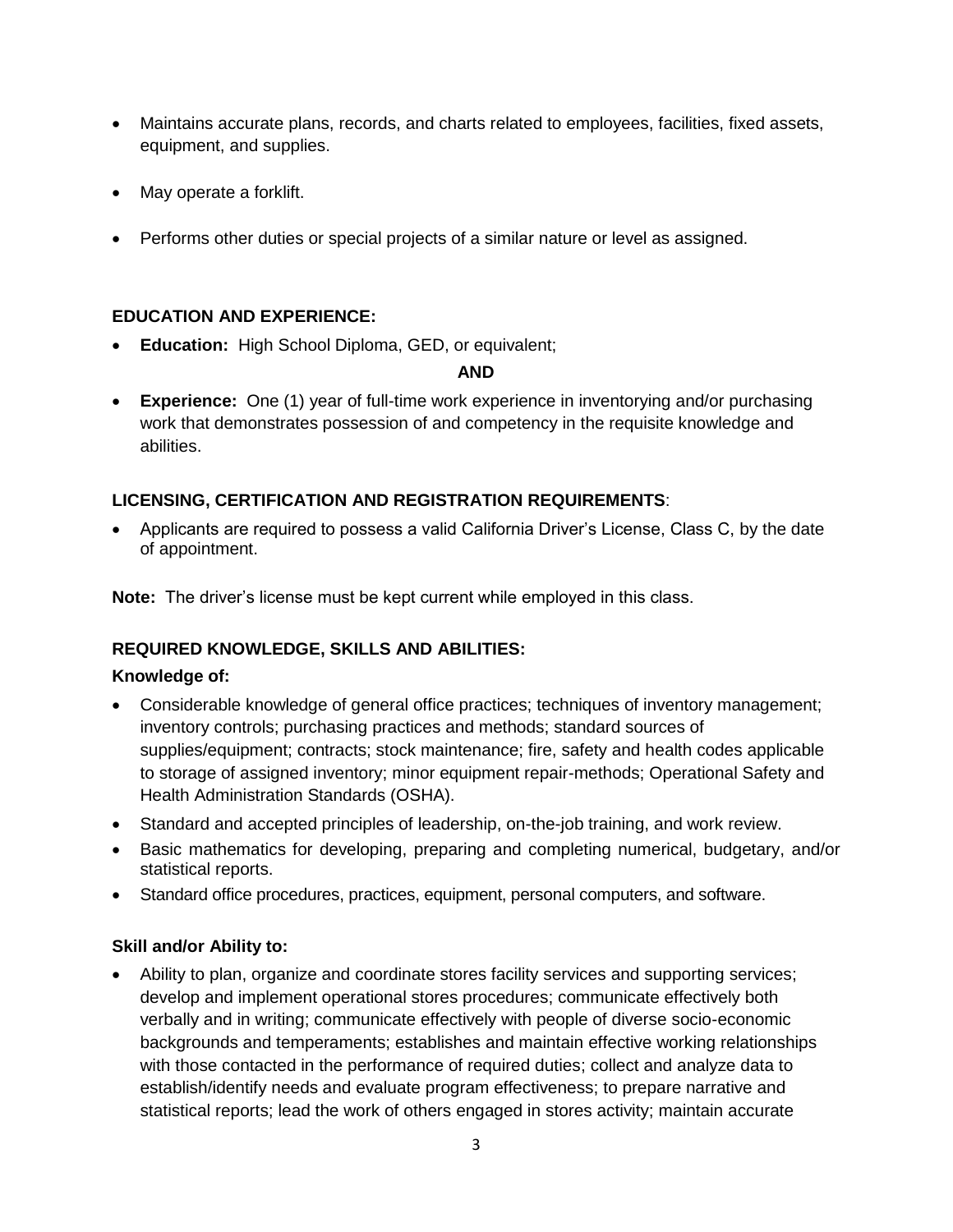records and document actions taken; organize and prioritize work assignments; make routine arithmetical calculations; use proper grammar, spelling and punctuation; research regulations, procedures and/or technical reference materials; determine and evaluate levels of achievement and performance; recognize and respect limit of authority and responsibility.

- Distribute work and provide work directions, review work performance and conduct of staff, and provide on-the-job training to staff led.
- Represent the office in meetings with representatives from various County and non-County organizations, with local businesses, with customers, and/or with the general public.
- Establish good relationships with the pubic and with customers and provide customer service that meets and exceeds unit goals and expectations.
- Use modern office equipment to include computers and related software applications.

# **PHYSICAL REQUIREMENTS:**

- Mobility and Dexterity: This class typically requires employees to perform the following: (1) balancing, stooping, kneeling, reaching, crawling, standing, walking, fingering, grasping, feeling (i.e. sense of touch), and repetitive motion; (2) climbing and working safely on ladders and step ladders with a total weight that does not exceed the weight capacity of the ladder; and (3) standing or walking during normal hours on uneven surfaces. Tasks may involve extended periods of time at a keyboard or workstation.
- Lifting, Carrying, Pushing and Pulling Medium work: This class typically requires employees to perform the following: exerting up to 50 pounds of force occasionally, and/or up to 20 pounds of force frequently, and/or up to 10 of force constantly to move objects.
- Vision: This class typically requires employees to have close visual acuity, with or without correction, to prepare and analyze data and figures, transcribe, view a computer terminal, read, etc. Some tasks require the ability to perceive and discriminate colors or shades of colors, depth, and visual cues or signals. This class requires employees to have depth perception and good eye-to-hand coordination in order to operate a motor vehicle and to operate a variety of hand and power tools.
- Hearing/Talking: This class typically requires employees to perceive the nature of sounds at normal speaking levels with or without correction, and have the ability to receive detailed information through oral communication. Employees in this class are also required to be able to communicate to express or exchange ideas by means of the spoken word.

#### **WORKING CONDITIONS:**

- Environmental Factors: Tasks may risk exposure to strong odors.
- Office Work plus Outdoor Work: While most work will be in an office setting, visits to outdoor worksites will require an employee in this class to occasionally work outside and be subject to a variety of weather conditions, walking on uneven terrain, and working around vehicles in operation and around machinery with moving parts. Traffic Hazards: Employees in this class will be required to operate a vehicle and thus will be subject to traffic hazards while driving.